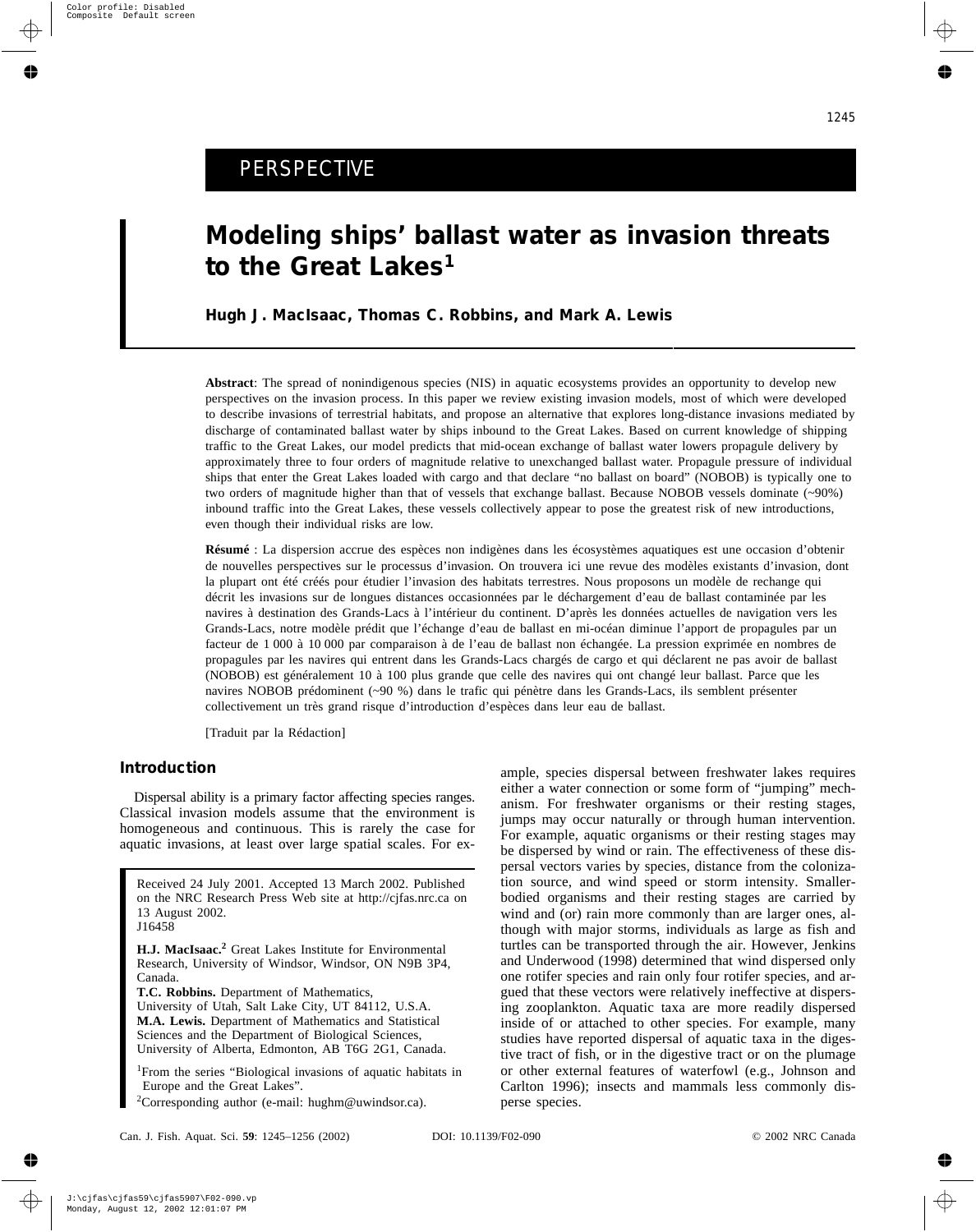The importance of natural dispersal vectors in expanding distributions of many aquatic taxa has been supplanted by that associated with human activities (see Hebert and Cristescu 2002). Virtually all large aquatic ecosystems support nonindigenous species (NIS) that were deliberately or unintentionally introduced by humans. As examples, the Laurentian Great Lakes and the Caspian, Azov, Black, and Baltic seas in Eurasia, have all been extensively invaded by NIS (Ricciardi 2001; Grigorovich et al. 2002; Leppäkoski et al. 2002). Recent patterns of introduction indicate that these geographically remote ecosystems are now linked biologically, either directly by canals and rivers or indirectly by long-distance transfer mediated by commercial shipping (e.g., Ricciardi and MacIsaac 2000; Bij de Vaate et al. 2002; MacIsaac et al. 2001). As examples, both the amphipod *Echinogammarus ischnus* and the waterflea *Cercopagis pengoi* spread from their native range in the Black and Caspian sea region to Northern and Western Europe, and then to the Great Lakes (see Cristescu et al. 2001; Bij de Vaate et al. 2002). The Black, Azov, and Caspian (i.e., Ponto-Caspian) seas have been the primary donor regions for NIS in the Great Lakes in recent years, even though little commercial vessel traffic links these regions (Colautti et al. 2002).

Many of the recent invasions of the Great Lakes and of the Caspian, Azov, Black, and Baltic seas have resulted from shipping activities, particularly through the release of contaminated ballast water (Ricciardi and MacIsaac 2000; Bij de Vaate et al. 2002). In consequence, efforts to reduce invasions to the Great Lakes have focused primarily on ballast water management. Legislation covering the Great Lakes was implemented in 1993 by the United States of America, and effectively mandates that all ships carrying ballast water originating in foreign, freshwater, or brackish water sources conduct ballast water exchange while at least 320 km offshore in water not less than 2000 m depth (United States Coast Guard 1993). This policy was predicated on the concept that virtually all freshwater organisms carried in ballast tanks would be expelled during ballast discharge, while those remaining in residual water would be killed by highly saline water following exchange (Locke et al. 1991, 1993).

A more detailed approach to exotic species management relies on quantitative risk assessment (Hayes 1998). If NIS, ports of ballast origin, and shipping routes can be identified in advance, then risk assessment methodologies can be employed to estimate the likelihood of transfer of live organisms or viable resting stages to the first scheduled port of deballast, and a management strategy appropriate to perceived risk can be implemented (Hayes 1998). With this approach, regular shipping routes would thus be identified on a continuum from low to high risk. Estimation of risk is more problematic for ships that do not operate on regular, defined routes. This condition appears to apply to many ships. For example, 45% of the overseas vessels that entered the Great Lakes between 1989 and 1997 did so only once (Niimi 2000). Australia is presently developing a multitiered program to protect coastal waters from NIS that incorporates risk assessment based both on ships that operate on regular routes as well as those that do not (Hayes 1998). Ricciardi and MacIsaac (2000) implicated ports on the Baltic Sea and lower Rhine River as waypoints in the transfer of Ponto-Caspian invertebrates to the Great Lakes. Despite this apparent pattern, to date, no attempts have been made to develop an explicit risk-based assessment procedure for ships coming to the Great Lakes carrying ballast water from the Baltic Sea or any other region.

It is unlikely that ballast water exchange or risk-based management strategies can fully protect the Great Lakes from additional invasions because compliance with the ballast water legislation may not be absolute, because some species may survive in ballast tanks either as live organisms or viable resting stages, and because not all high-risk donor areas or species can be identified in advance (e.g., Locke et al. 1993; Aquatic Sciences, Inc. 1996). At least one species, *C. pengoi*, has been successfully introduced to Lake Ontario following implementation of the mandatory ballast water exchange program (MacIsaac et al. 1999).

Modeling offers an alternative starting point for prevention of further invasions by identifying the most important stages of the invasion process. Models have been used to assess spread of colonizing species with local dispersal for more than 60 years, although those describing long-distance dispersal have a more recent history but are relevant to invasions of remote, aquatic ecosystems. Most efforts to model invasions have not addressed long-distance dispersal, but rather have focused on "local" dissemination of individuals in an expanding, invading population (see below). These models have found widespread application in descriptions of spread by terrestrial species, but much less commonly so in aquatic ecosystems. An alternative, "risk-based" approach involves prediction of the likelihood that species' propagules will reach a previously uncolonized site, whereupon the population may or may not successfully colonize to establish a breeding population. The classical and risk-based modeling approaches are complementary, as population range expansion is possible only for the subset of invasions where species successfully colonize new habitats. In this paper, we first review the classical dispersal invasion models, as well as more recent, risk-based ones that have been applied to inland lakes. Finally, we develop a simple model that considers invasions mediated by ballast water from commercial ships.

#### **Invasion models**

Early invasion models assumed well-connected, homogeneous environments in which individual organisms reproduced and dispersed. Here, assumptions of diffusion and logistic population growth yielded a simple compact formula for the rate of spatial spread of the invader that was supported by data from a variety of terrestrial studies. Extensions of this model allow individuals to make long-distance (nondiffusive) jumps. These stratified diffusion models recognized that rare, long-distance dispersal could greatly increase the spread rate of an invading species and the variability in this rate. Aquatic ecologists have further extended the idea of stratified diffusion models to focus only on long-distance jumps, based upon frequency of vector movement among invaded and noninvaded lakes. These models may have application to long-distance dispersal mediated by ships.

The first biological invasion model described the wavelike spread of a mutant allele in a population (Fisher 1937).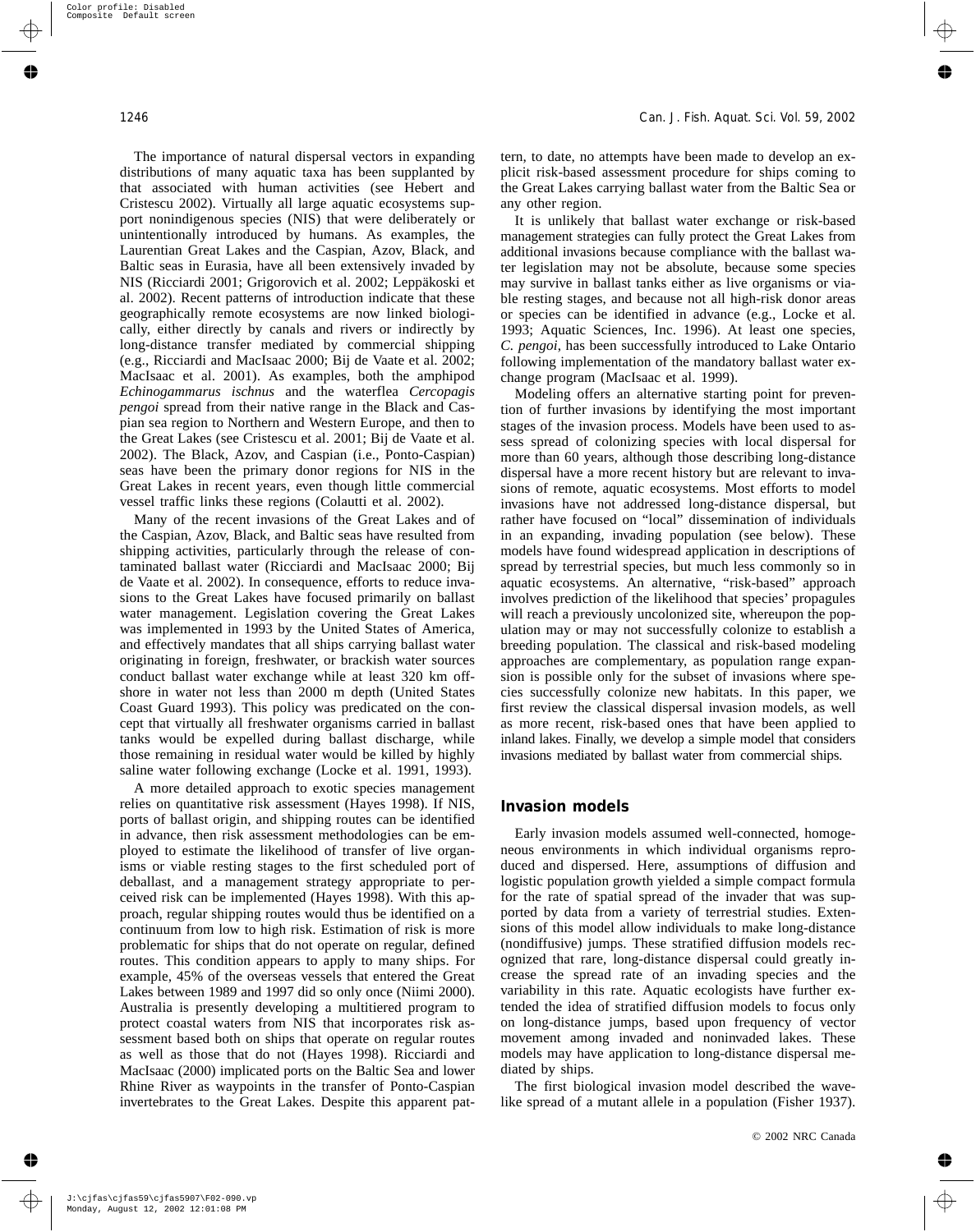The frequency of allele *p* in a homogeneous environment would change at a rate defined by

$$
(1) \qquad \frac{\partial p}{\partial t} = D \frac{\partial^2 p}{\partial x^2} + m p q
$$

where *x* is a spatial location, *t* is time, *D* is a diffusion coefficient, *m* is the selection coefficient favouring allele *p*,  $q = 1 - p$ is the frequency of the wild-type allele, and  $\partial$  is the partial derivative of allele *p*, with respect to time *t*. The diffusion coefficient describes random, "Brownian" movement of the mutant allele, and is estimated in terms of the squared displacement per unit time (MSD) by  $D = MSD/2$ . This genetic model was recast in an ecological context to predict the spread of individuals in an invading, logistically growing population from a central colonization source as

(2) 
$$
\frac{\partial u}{\partial t} = D \frac{\partial^2 u}{\partial x^2} + ru \left( 1 - \frac{u}{K} \right)
$$

where *u* is local population density at spatial coordinate *x* and time *t*, *K* is the carrying capacity of the environment, and *m* is replaced by *r*, the intrinsic rate of growth (with units time<sup>-1</sup>) (Skellam 1951). Analysis of eq. 2 yields a simple formula,  $c = 2\sqrt{r}D$  (Fisher 1937; Skellam 1951), for the eventual speed, *c*, at which the introduced species spreads (Fig. 1*a*). This model was used to assess rates of spread of terrestrial species including weeds, butterflies, sparrows, thar, squirrels, and sea otters (see Grosholz 1996; Shigesada and Kawasaki 1997). Equation 2 can be modified to yield the same asymptotic spread rate as there would be in one spatial dimension in two or more spatial dimensions. However, it seriously underestimates the rate of spread of other terrestrial species including beetles, gypsy moths, and starlings (Grosholz 1996) because the simple diffusion assumption in eq. 2 requires that distances moved by an individual in a fixed length of time follow a Gaussian distribution. This assumption is not satisfied for many species with leptokurtic dispersal "kernels", in which there exist more short- and more long-distance dispersers than a Gaussian with the same variance (Fig. 1*b*). This discrepancy results in an underestimate of the true spread rate. Simple reaction–diffusion models have failed to predict rate of spread for invading invertebrate species in marine systems owing to difficulty in establishing the diffusion coefficient (Grosholz 1996).

Advection influences dispersal of many aquatic taxa. For example, lake currents and flowing rivers disperse zooplankton and benthic insects downstream. In these cases, population range expansion in two spatial dimensions is determined by a combination of diffusion, logistic growth, and advection as

$$
(3) \qquad \frac{\partial u}{\partial t} = D \left( \frac{\partial^2 u}{\partial x^2} + \frac{\partial^2 u}{\partial y^2} \right) + r u \left( 1 - \frac{u}{K} \right) - a \frac{\partial u}{\partial x}
$$

where *a* describes current speed along the *x* axis (Shigesada and Kawasaki 1997). Population density radius expands asymptotically at a rate  $2\sqrt{r}D$  with the population centroid displaced downstream at rate *a* (Shigesada and Kawasaki 1997). Initial dispersal of zebra mussels in the Great Lakes essentially conformed to this model, as spread occurred much more rapidly downstream than upstream (Griffiths et al. 1991).

Dispersal patterns may not conform to assumptions implicit in Skellam's (1951) model, specifically with the assumptions that individuals move randomly and that dispersal distances are normally distributed. Dispersal redistribution kernels describe the probability distribution that individuals will be found at specific spatial coordinates relative to their original location (Kot et al. 1996; Neubert and Caswell 2000). Dispersal functions are typically characterized by a leptokurtic distribution, in which more individuals are found in both the central and tail regions of the curve relative to the normal distribution (Kot et al. 1996; Fig. 1*b*). Tail regions of distribution functions are particularly important to models of species range expansions, as a few individuals dispersing long distances can profoundly affect invasion speed (Kot et al. 1996; Lewis 1997; Higgins and Richardson 1999). Kot et al. (1996) assessed invasion dynamics of *Drosophila* using integrodifference equations and five different redistribution kernels. A parametric form of the Normal redistribution kernel yielded the poorest fit of observed dispersal distances, and a low but constant rate of radial expansion. By contrast, the redistribution kernel with the "fattest" tail (i.e., the curve with individuals dispersing farthest from the parental colony) fit the observed dispersal pattern best and resulted in an accelerating rate of invasion (Kot et al. 1996; Lewis 1997). Leptokurtic and "fat-tail" dispersal curves result in greater spatial variability in invader density at the wave front (Fig. 1*b*) (Lewis 1997).

Hengeveld (1989) referred to the combined effects of neighbourhood diffusion and distant but infrequent dispersal as "stratified" diffusion (Fig. 1*b*). Shigesada and Kawasaki (1997) described a stratified, scattered colony model in which a core population increased its range by neighbourhood diffusion as well as by producing long-distance dispersers that created new population nuclei. Here the spread rate depends crucially upon how many individuals in the colonies produce long-distance dispersers (Shigesada and Kawasaki 1997).

Examination of plant invasions illustrates the importance of rare, long-distance dispersal events to overall invasion velocity. Neubert and Caswell (2000) found that invasion velocity of a herbaceous perennial plant was determined almost completely by dispersal associated with an ant species that accounted for only 7% of all seeds dispersed. Higgins and Richardson (1999) simulated dispersal of invasive pine trees in South Africa using a three-component Weibull distribution model. Rate of population spread increased by up to an order of magnitude when even a very small proportion (0.001) of seeds were moved long distances. Clark (1998) used "fat-tailed" dispersal functions to reconcile Holocene dispersal of trees with empirical seed dispersal distances.

Numerous other invasion models have been developed. For example, Case (1990) assembled stable Lotka–Volterra, multispecies communities, and then subjected these communities to introductions by invading species. Invasion success was limited when communities were composed of many strongly interacting species, indicating that susceptibility to invasion was determined by community rather than by invading species attributes (Case 1990). Priority effects, whereby the order of species arrival affects community structure, have also been reported to influence invasion success (Drake 1993). These conditions may not apply universally, however, as under some circumstances establishment of invading NIS may be facili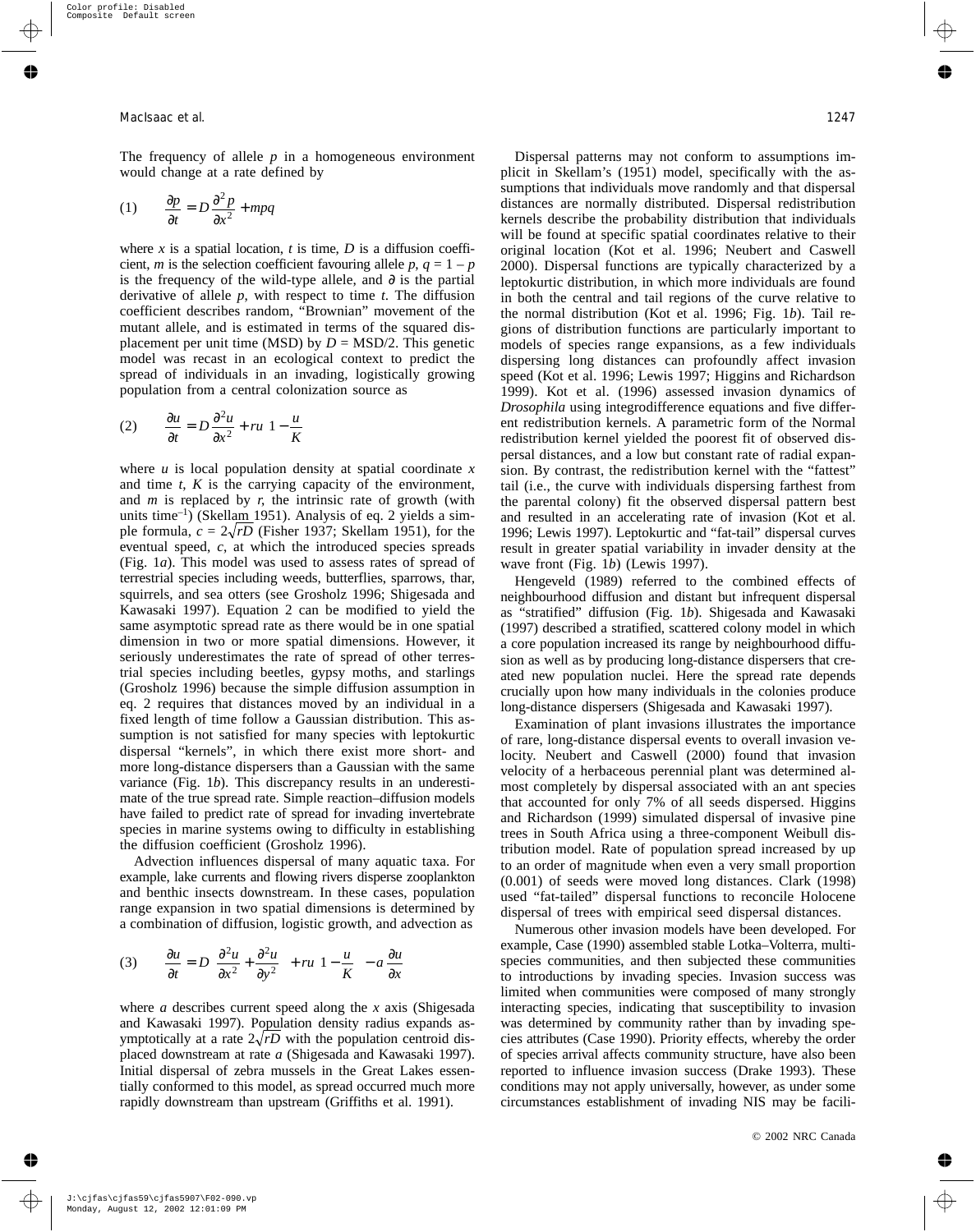**Fig. 1.** Models for spatial spread. (*a*) Assumptions of logistic growth and local diffusion (eq. 2) lead to an expanding wave. The rate of spread, given by the rate of change of the threshold point  $\times^*$ , approaches  $c = 2\sqrt{rD}$  as time progresses. See text for further discussion. (*b*) The local diffusion assumption is consistent with the assumption that the distance traveled by an individual in a fixed length of time is Gaussian (top left panel). By way of contrast, the stratified diffusion assumption is consistent with a leptokurtic dispersal kernel (top right panel). Note that the leptokurtic kernel has more short- and long-range dispersers than the Gaussian with identical variance. Two-dimensional stochastic simulations for population spread show that, unlike Gaussian kernels, leptokurtic kernels predict patchy spread with irregular wave fronts (compare left and right middle panels). Here each dot shows the location of a single individual 40 generations after the release of 10 founding individuals at the origin. The left middle panel uses the Gaussian kernel and the right middle panel used the leptokurtic kernel. The process by which the patchy spread occurs is sometimes referred to as "stratified" diffusion (bottom right panel), as opposed to "classical" diffusion (bottom left panel). Intercontinental dispersal of organisms via ballast water involves very long distances and stochastic elements, and hence relates to the rare, long-distance dispersal events described by the tails of leptokurtic kernels. Panel (*a*) is based on Shigesada and Kawasaki (1997), and panel (*b*) is based on Fig. 2 of Lewis and Pacala (2000) and on Hengeveld (1989). Further details of the simulations can be found in this reference.

tated rather than retarded by resident native or previously established NIS (see Ricciardi 2001).

#### **Invasion models for lakes**

Zebra mussels (*Dreissena polymorpha*) and spiny waterfleas (*Bythotrephes longimanus*) have invaded ecosystems throughout temperate, eastern North America. These invasions have provided ecologists with opportunities to develop invasion models to predict spread of these species in particular and NIS in general. MacIsaac et al. (2000) predicted the distribution of *Bythotrephes* in European lakes with 92% accuracy using water transparency, lake area, chlorophyll concentration, and maximum depth. Application of the same model to the Great Lakes basin correctly identified 82% of invaded lakes but incorrectly classified 74% of noninvaded lakes, indicating that *Bythotrephes* has the potential to establish in many lakes in the region if introduced by human or other vectors (MacIsaac et al. 2000).

Although distribution patterns of *B. longimanus* (MacIsaac et al. 2000) have been modeled using only physical and chemical parameters, spatial analysis of propagule dispersal may afford unique insights into the invasion process. For example, a parallel may be drawn between "fat-tailed" redistribution kernels of plants dispersed by winds or animals (described above) and dispersal of aquatic taxa by human vectors. Introduction of NIS via discharge of ballast water releases large numbers of propagules of multiple species to areas where they were unlikely to reach using natural dispersal mechanisms, a process Carlton and Geller equated with "ecological roulette" (Carlton 1985; Carlton and Geller 1993). In essence, dispersal of species by human vectors transforms what were once local dispersal kernels into leptokurtic or "fat-tailed" distributions (Fig. 1*b*)



(see Lewis 1997). A key difference between human-vectored dispersal of freshwater taxa and natural, stratified dispersal is that no assumptions need to be drawn regarding diffusion probabilities and patterns. In addition, whereas establishment of new colonies on the invasion front is difficult to predict with classical stratified diffusion, analysis of human vector patterns may afford a clear opportunity to predict new invasions.

In this section we address two classes of models to describe human dispersal of species in aquatic ecosystems: (*i*) regional dispersal associated with activities including but not limited to movement of boats and their trailers and (*ii*) intercontinental movement of ballast water contaminated with NIS. For the former class, we review gravity models that have been used to describe spread of *D. polymorpha* and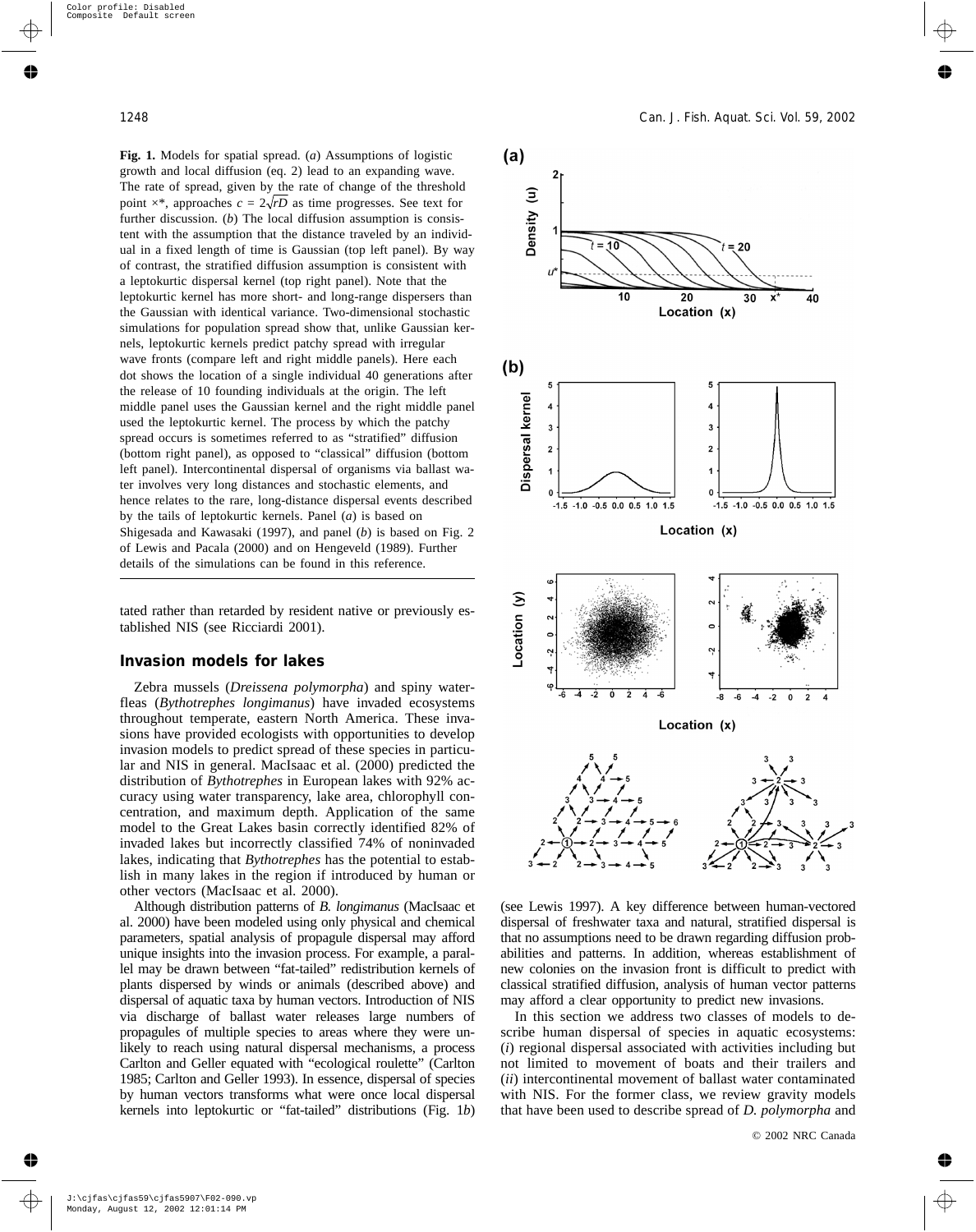*Bythotrephes* to inland lakes bordering the Great Lakes; for the latter we develop a simple ballast water model to predict the number of propagules arriving at the Great Lakes from European ports in different ballast water classifications (i.e., ships with no declarable ballast on board, and those with exchanged or unexchanged ballast).

### **Regional dispersal models**

Zebra mussels spread rapidly to inland lakes subsequent to invasion of the Great Lakes. Padilla et al. (1996) first explored aspects of these invasions by relating pleasure boat census data from invaded Great Lakes sources to inland lakes in Wisconsin. Schneider et al. (1998) developed a production–attraction constrained transportation (i.e., gravity) model to assess the relationship between boater activity in Illinois and dispersal of zebra mussels in the state. Gravity models, unlike their diffusion counterparts, estimate the "force of attraction" between an origin and a destination, with movement rates indicative of the strength of the force (Schneider et al. 1998). Because boaters are assumed to be the primary vector of dispersal of zebra mussels to inland lakes (Johnson and Carlton 1996; Johnson and Padilla 1996), analysis of boat movement among lakes can be used to estimate invasion risk (Schneider et al. 1998). Because of the absence of specific traffic intensity patterns between individual lakes, Schneider et al. (1998) estimated the likelihood of boat movement between pairs of lakes as

$$
(4) \t T_{ij} = \frac{A_i O_i B_j D_j}{c_{ij}^{\alpha}}
$$

where  $T_{ii}$  is the relative traffic between origin and destination lakes,  $A_i$  and  $B_i$  are scaling constants that ensure that all boats entering a lake also leave it,  $O_i$  and  $D_i$  are the total number of boats leaving the origin and arriving at the destination lake, respectively,  $c_{ij}$  is the distance between origin and destination lakes, and  $\alpha$  is a measure of the force of attraction for boaters moving between particular source and destination lakes (Schneider et al. 1998).  $T_{ii}$  values for individual source–destination lakes were multiplied by the probability  $(P_i)$  that a boat traveling from the origin to the destination lake would be infested with live zebra mussels. Probability of transfer of live zebra mussels was set at 0.01 for infected origin lakes.  $T_{ij}P_i$  values for all different source lakes were then summed to estimate the total number of boats that could infect a particular destination lake. Schneider et al. (1998) determined that the initial spread of zebra mussels was expected to be most acute in high-usage lakes in the heavily populated northern portion of the state, in close proximity to infested waters. Moreover, some of the reservoirs in the central part of the state were expected to serve as "stepping stones" for secondary invasions elsewhere in the state.

Bossenbroek et al. (2001) also used boater traffic patterns to predict spread of zebra mussels in inland lakes around the Great Lakes. Bossenbroek et al. (2001) used a productionconstrained gravity model similar to that used by Schneider et al. (1998) to forecast overland dispersal of zebra mussels into inland lakes in Illinois, Indiana, Wisconsin, and Michigan. Whereas Schneider et al. (1998) used information on boater activity for specific lakes, Bossenbroek et al. (2001) utilized the number of registered boaters in state counties as an input parameter for boater activity. Bossenbroek et al. (2001) developed deterministic and stochastic versions of their gravity model, both of which successfully predicted the number of infected lakes in different counties. Buchan and Padilla (1999) found that Skellam's diffusion model (see eq. 2) overestimated occurrence of invasions in local lakes in Wisconsin but underestimated invasions of distant lakes. Long-distance invasions were, however, consistent with boat traffic patterns in the state (Buchan and Padilla 1999).

Borbely (2001) employed a doubly constrained gravity model to predict invasions by *Bythotrephes* in inland lakes in Ontario. Unlike their production-constrained analogues, doubly constrained gravity models are capable of assessing invasion risk between individual invasion source–destination lake pairs. This higher degree of spatial resolution comes at the expense of generality, however. Borbely's (2001) model successfully back-casted the invasion sequence of inland lakes from the Great Lakes and successfully forecasted invasion risk of noninvaded lakes that were invaded during 2001.

Bossenbroek et al. (2001) argued that gravity models are better suited to explain invasions of species into lakes than either classical or stratified diffusion models. Gravity models are superior to simple diffusion models because they allow invasions of isolated habitats (i.e., lakes) in heterogeneous landscapes. They are also superior to stratified diffusion models because they allow invading species to "leapfrog" unsuitable habitat and dispersal barriers (Bossenbroek et al. 2001). Because it is relatively simple to quantify boater activity and vector strength, it may be possible to identify "gateway" lakes, that, if invaded, can act as foci for secondary invasions (Johnson and Padilla 1996; Borbely 2001; Johnson and Carlton 2001). Analyses of lake ecosystems may therefore provide unique opportunities to develop and test invasion theory.

# **Intercontinental dispersal models**

The Great Lakes were invaded throughout the 20th century by NIS linked to discharge of ballast water from commercial ships (Mills et al. 1993; Ricciardi 2001). Studies have addressed the biological composition of ballast water for ships inbound to the Great Lakes (e.g., Locke et al. 1991, 1993; Aquatic Sciences, Inc. 1996), while others have attempted to predict potential invaders to the system based on the geographic origin of previous invaders and commercial shipping patterns (Ricciardi and Rasmussen 1998). However, no attempts have been made to identify the risk posed by different categories of commercial ships entering the Great Lakes or to establish the relative risk of invasions by different groups of biota. Below, we develop a simple model to assess these questions for commercial ships entering the Great Lakes.

Our model has two objectives. First, we wish to determine exposure risk associated with different ballast management strategies. Specifically, we seek to address the relative risk of invasion to the Great Lakes (*i*) posed by ships that comply with extant legislation and exchange ballast while on the high sea and then discharge saline water in the Great Lakes, and (*ii*) posed by ships entering the system with no declarable ballast on board (NOBOB). Most of the vessels (~90%)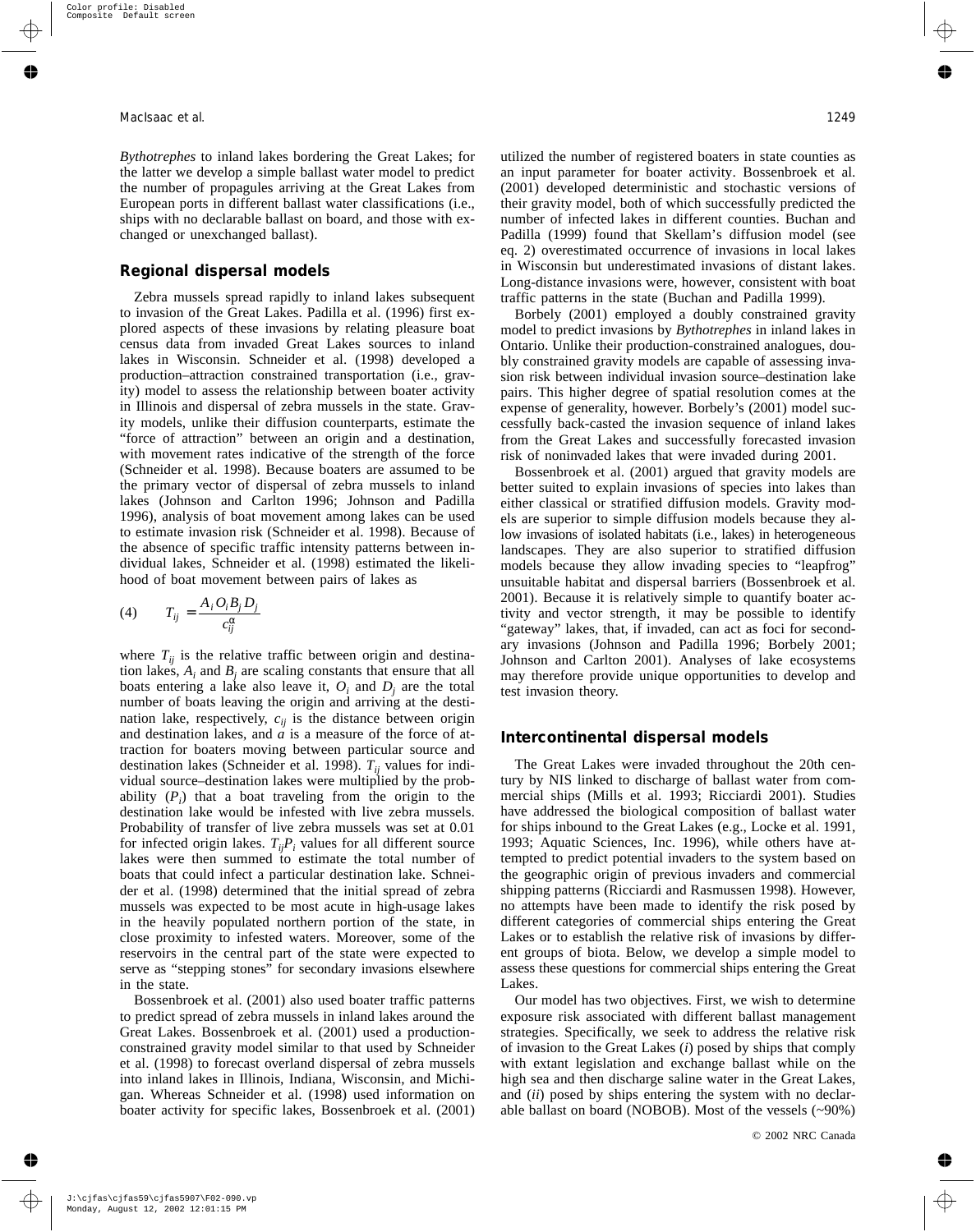entering the Great Lakes do so as NOBOBs (Colautti et al. 2002). These vessels typically carry residual water and sediment that may contain live NIS or their resting stages (S. Bandoni, University of Windsor, Ont., personal communication). Many of these vessels load Great Lakes' ballast water during their inbound transit after discharging cargo, and later discharge the mixed ballast water in the Great Lakes, thereby potentially exposing the system to NIS (Colautti et al. 2002). For comparative purposes, we also consider the number of propagules delivered to the Great Lakes if ballast water were not exchanged.

A second objective of our model is to identify which processes and parameters require further quantitative investigation. For example, virtually nothing is known regarding survival functions of most freshwater taxa immersed in either fresh water or salt water in ballast tanks (but see Wonham et al. 2001). Our model is not species-specific and does not identify absolute risk, as at present we lack the ability to translate the number of introduced organisms to a probability of successful colonization.

# **Ballast-water-mediated invasions into the Great Lakes**

In our simplest model, we assume that survival of different taxonomic groups, hereafter considered taxa, in ballast tanks follows an exponential decay function. This assumption is consistent with the limited available information regarding survival rates of plankton in ballast tanks during transoceanic transit (Smith et al. 1999; Wonham et al. 2001). For example, Wonham et al. (2001) reported that abundance of planktonic invertebrates declined between 98.5% and >99% in ballast tanks during a 16-day transoceanic trip. Our model assumes that the mortality rate  $\mu$  ( $t^{-1}$ ) is constant, and represents the rate at which organisms die (i.e., there is no reproduction). Mortality rates ( $\mu_{f_i}$ ) of freshwater taxa in fresh water differ among *i* taxonomic groups (e.g., rotifers, cladocerans, copepods, bacteria). All taxa are assumed to live suspended in the water.

The probability of the population of taxon *i* surviving to time *t* is defined as

$$
(5) \qquad P(t) = \exp(\mu_{f_i}t)
$$

At time  $t = 0$ , the probability of survival is unity, and as  $t$  increases, the probability of survival approaches zero. The number of organisms surviving transit in a ship that does not exchange its freshwater ballast can be related to transit time between the source where ballast was loaded and the destination where it is discharged by

(6) 
$$
n_i(t) = n_i(0) \exp(-\mu_{f_i}t)
$$

where  $n_i(0)$  is the number of organisms loaded into the ballast,  $\mu_{f_i}$  is the mortality rate per day in fresh water, and *t* is the length of the trip in days.

The above model can be extended to incorporate ballast water exchange on the open sea. If the ship loads freshwater ballast at time  $t = 0$ , discharges it on the open sea at time  $t =$  $t_{\rm B}$  (the time at which ballast exchange commenced), whereupon it loads saltwater that is later discharged in the Great Lakes at time  $t = T$ , then the number of organisms transferred alive from the source to the Great Lakes can be related to the survival rate in fresh water, exchange efficiency, and survival rate in salt water. In other words, individuals must survive in fresh water from time  $t = 0$  until  $t = t_B$ , remain in the ballast water during exchange on the ocean (i.e., not be flushed out; probability of  $r_0$ ), and survive in saline water until the water is discharged in the Great Lakes (probability  $\exp(-\mu_{s_i}(T - t_B)))$ , where  $\mu_{s_i}$  is the mortality rate in salt water. When the vessel discharges ballast on the Great Lakes, the probability that surviving organisms are flushed out is  $1 - r_1$ . The number of freshwater organisms of taxon *i* transferred alive to the Great Lakes in exchanged ballast water for a ship originating at a freshwater source is estimated as

(7) 
$$
n_i(T) = n_i(0) \exp(-\mu_{f_i} t_B) r_0 \exp(-\mu_{s_i}(T - t_B))(1 - r_1)
$$

The case where no ballast exchange occurs simplifies to

(8) 
$$
n_i(T) = n_i(0) \exp(-\mu_{f_i} T)(1 - r_1)
$$

Equation 7 can be used to estimate the yearly number of individuals of taxon *i* transferred alive in exchanged ballast water for all ships entering the Great Lakes as

(9) 
$$
N_i(t) = \sum_{j=1}^{M} n_{i_j}(0)r_0(1-r_1)\exp(-\mu_{f_i}t_{B_j})\exp(-\mu_{s_i}(T_j-t_{B_j}))
$$

Here, *M* is the number of ships per year entering the Great Lakes,  $n_{i_j}(0)$  is the initial number of taxon *i* in ship *j* at the foreign port visited prior to the Great Lakes,  $t_{\text{B}i}$  is the time elapsed between leaving the foreign port and ballast water exchange, and  $T<sub>i</sub>$  is the total time taken to travel from the foreign port to the Great Lakes port. Equation 9 can be applied to all of the different ports from which ships destined for the Great Lakes originate. A simplified form of eq. 9 can also be applied to NOBOB ships or those carrying unexchanged freshwater ballast.

Because no data are available for survival rate of freshwater plankton in ballast tanks, we estimated mortality rate for rotifers  $(i = 1)$ , copepods  $(i = 2)$ , cladocerans  $(i = 3)$ , and bacteria  $(i = 4)$  using a variety of sources (e.g., Bogosian et al. 1996; Kirk 1997). We also considered densities of freshwater organisms in ballast tanks of ships sampled while entering the Great Lakes system (i.e., near the end of their voyage; Locke et al. 1991). Mortality rate was estimated from eq. 6 as

(10) 
$$
\rho(14) = \rho(0) \exp(-\mu_{f_i} 14)
$$

where  $p(14)$  is the density (individuals $\cdot$ m<sup>-3</sup>) of taxon *i* after 14 days. Initial densities of rotifers, copepods, and cladocerans in ballast water at the source port were  $\rho_1(0) = 1.00 \times 10^5$ ,  $\rho_2(0) = 2.00 \times 10^4$ , and  $\rho_3(0) = 2.00 \times 10^4$  individuals m<sup>-3</sup>, respectively (Table A1), whereas final densities were  $\rho_1(14)$  = 2817,  $\rho_2(14) = 3355$ , and  $\rho_3(14) = 1677$  individuals·m<sup>-3</sup>. These values are characteristic of many freshwater ecosystems and of the biotic composition of ballast tanks of vessels inbound to the Great Lakes (Locke et al. 1991). Resultant mortality rates were  $\mu_{f_1} = 0.25$ ,  $\mu_{f_2} = 0.13$  and  $\mu_{f_3} = 0.18 \text{ day}^{-1}$ (Fig. 2; Table A1). To estimate  $n_i(0)$ , we considered a ballast volume  $(V<sub>B</sub>)$  of 8500 m<sup>3</sup>. This volume is typical of a mid-size oceangoing vessel. NOBOB vessels carry residual ballast wa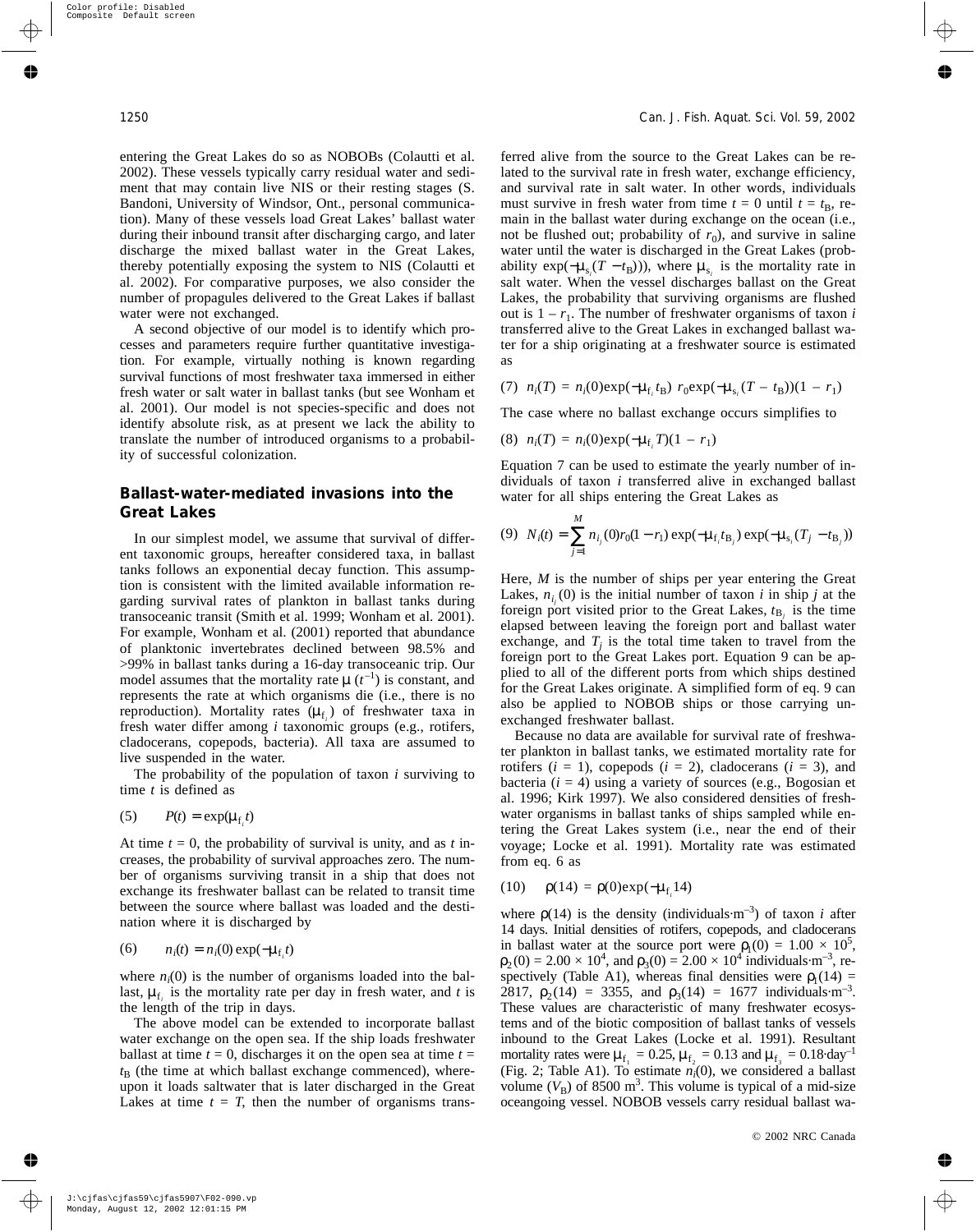**Fig. 2.** Survival rate function of freshwater taxa in (*a*) fresh and (*b*) salt water. Copepods, heavy broken line; cladocerans, solid line; rotifers, irregular broken line; and bacteria, fine broken line. See text for details.



ter  $(V_{NB})$ , which is estimated to be 1% of the ballast volume, or 85 m<sup>3</sup> (P. Rouderbourg, FedNav Shipping Co., Montreal, Que., personal communication). From volumes of ships with full or residual ballast, we respectively estimate  $n_i(0)$  as

(11) 
$$
n_i(0) = \rho(0)V_B
$$
 or  $n_i(0) = \rho(0)V_{NB}$ 

The number of rotifers  $(i = 1)$ , copepods  $(i = 2)$ , and cladocerans (*i* = 3) initially loaded in ballast is thus  $n_1(0) = 8.50 \times$  $10^8$ ,  $n_2(0) = 1.70 \times 10^8$ , and  $n_3(0) = 1.70 \times 10^8$  for fully ballasted ships, and  $n_1(0) = 8.50 \times 10^6$ ,  $n_2(0) = 1.70 \times 10^6$ , and  $n_3(0) = 1.70 \times 10^6$  for NOBOB vessels (Table A1).

We used a mortality rate  $(\mu_{f_4})$  of 0.49 day<sup>-1</sup> for bacteria (Bogosian et al. 1996)(Fig. 2). Initial bacterial density was estimated as  $\rho_4(0) = 1.00 \times 10^{12}$  cells·m<sup>-3</sup> (F. Dobbs, Department of Ocean, Earth and Atmospheric Sciences, Old Dominion University, Norfolk, Va., personal communication). The total number of bacteria initially loaded in ballast was thus  $n_4(0) = 8.50 \times 10^{15}$  for fully ballasted vessels and  $n_4(0) = 8.50 \times 10^{13}$  for NOBOB ships (Table A1).

To estimate the number of organisms arriving alive to the Great Lakes in ships that exchange ballast water, we estimated total transoceanic transit time and time of ballast exchange from two major shipping regions, Antwerp and Rotterdam, and the Baltic Sea (P. Roderbourg, FedNav Shipping Co., Montreal, Que., personal communication). The average total transit times (*T*) were 9.7 and 11.8 days, respectively, from these regions, while  $t<sub>B</sub>$  averaged 3.6 and 7.2 days (Table A2). Duration of the saltwater exposure period for organisms in ballast tanks was thus 6.1 and 4.6 days, respectively (Table A2).

We used two estimates of ballast water exchange efficiency. First, we assumed that ships were 99%  $(1 - r_0)$  efficient at deballasting water and organisms on the open ocean, and that efficiency was the same on the Great Lakes  $(1 - r_1)$ (P. Roderbourg, FedNav Shipping Co., Montreal, Que., personal communication). For NOBOB ships we assumed that, after offloading goods, ships would take up one third of ballast volume before moving to the next site within the Great Lakes to pick up cargo, and then, when picking up cargo, flush the ballast tanks with 99% efficiency. The dilution by the introduction of one-third ballast volume leads to an overall 98% efficiency in flushing  $(1 - r)$ . Thus, probability of discharge into the Great Lakes for organisms surviving the trip to North America is  $1 - r_1 = 99\%$ , and  $1 - r_1 = 98\%$  for NOBOBs (Table A3). For comparison, we also used an 85% efficiency rate  $(1 - r_0)$  on the ocean and in the Great Lakes  $(1 - r_1)$ , as U.S. Coast Guard estimates indicate efficacy of exchange may be substantially lower (U.S. Coast Guard, Massena, N.Y.; Table A3). Our estimates correspond well with field data for an exchange experiment, in which 93– 100% of coastal water and 80–100% of coastal organisms in ballast tanks were removed by ballast exchange on the open ocean (Wonham et al. 2001).

To compute the mortality rate in salt water, we assumed that the 5-day survival rate of organisms is two orders of magnitude lower than survival in fresh water. Although data for most freshwater taxa is unavailable, this assumption is consistent with results for *Escherichia coli* exposed to saline water in marine microcosms (Byrd et al. 1992). If coastal (i.e., estuarine) species are loaded with ballast water at the point of origin, mortality upon exposure to salt water may be reduced (Wonham et al. 2001), although presumably, it would be elevated when eventually discharged into the Great Lakes. The parameter  $\mu_{s_i}$  is found by solving the following equation:

(12) 
$$
\exp(-\mu_{s_i} 5) = \frac{1}{100} \exp(-\mu_{f_i} 5)
$$

Using the  $\mu_{f_i}$  values above, computed  $\mu_{s_i}$  for rotifers, copepods, cladocerans, and bacteria are  $\mu_{f_1} = 1.18$ ,  $\mu_{f_2} = 1.05$ ,  $\mu_{f_3} = 1.10$ , and  $\mu_{f_4} = 0.98 \text{ day}^{-1}$  (Table A1; Fig. 2).

Using eq. 7 for ships that exchange ballast and eq. 8 for ships that declare NOBOB or those that have not exchanged ballast, we developed a third model to estimate total number of each group of organisms arriving to the Great Lakes from multiple sources. Here we used previously given shipping and ballast water exchange times, inoculum densities, mor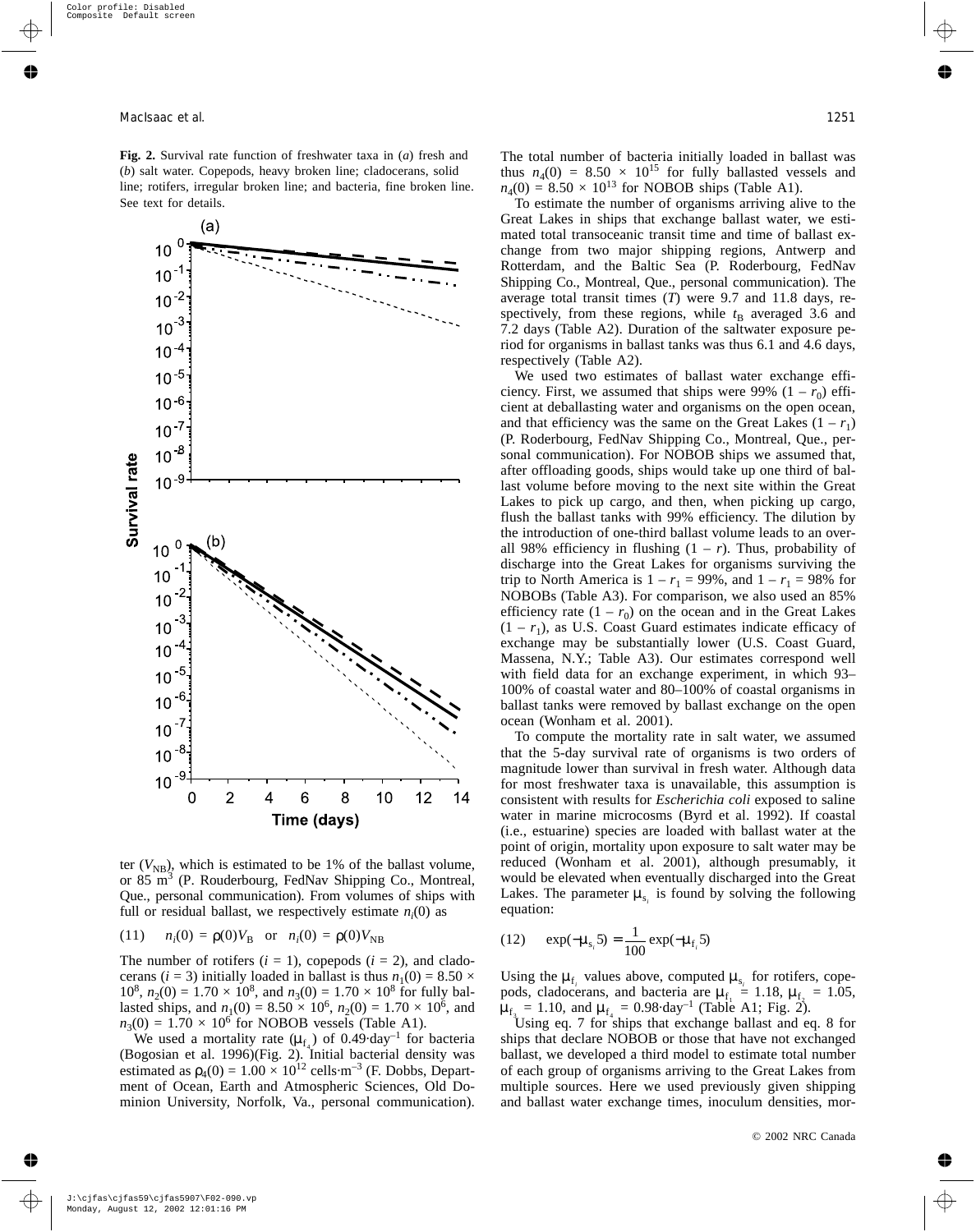tality rates in fresh and salt water, and probabilities of initially surviving ballast exchange and later being discharged into the Great Lakes (Appendix A). We also used long-term (1986–1998) average vessel traffic from Antwerp and Rotterdam and from various Baltic Sea ports to estimate the number of trips per year. Mean numbers for vessels arriving from these regions  $(S)$  are 120 and 54 year<sup>-1</sup> (Table A2). We used two estimates of the number of these vessels that arrived to the Great Lakes fully ballasted with exchanged water or with unexchanged water, or as NOBOBs. In the basic model, representing most years during the past decade, 90% of the vessels arrived as NOBOBs, 9% loaded with exchanged ballast, and 1% loaded with freshwater ballast (Colautti et al. 2002). In the second scenario, representing recent (1997, 1998) shipping years, these values were respectively 74, 19, and 7% (U.S. Coast Guard, Massena, N.Y.; Table A3).

Results of our simplest simulation, of ships entering the lakes either without having exchanged freshwater ballast water ( $V_{\rm B} = 8500 \text{ m}^3$ ) or as NOBOBs ( $V_{\rm NB} = 85 \text{ m}^3$ ), reveal a high abundance of bacteria both before and after transit across the ocean (Fig. 3). Rotifer and cladoceran zooplankton experienced the greatest declines in abundance during the voyage, and copepods experienced the least. In our second series of simulations, we assessed the importance of ballast water management procedures (i.e., exchange, no exchange, NOBOB), source region, and ballast water exchange efficiency (Table 1). Ballast water management procedures have a very pronounced effect on abundances of all taxa carried in ballast tanks. Total abundance of all taxa arriving to the Great Lakes is orders of magnitude lower for ships carrying exchanged ballast water than for those with unexchanged ballast (Table 1), owing both to open-ocean purging and to low survival of species in exchanged water (Table 1). Nevertheless, organisms are expected to arrive alive at the Great Lakes even in vessels with exchanged ballast water. This simulation indicates that the ballast water management strategy currently employed on the Great Lakes provides good but not complete protection against NIS. As Locke et al. (1993) noted, this strategy is intended to serve only as a filter to reduce the abundance and diversity of NIS introduced to the lakes, and not as an impassable barrier. Abundances of all taxa were also orders of magnitude lower for NOBOB vessels than for those carrying unexchanged freshwater ballast (Fig. 3), owing to differences in volume of water carried.

Assuming similar initial taxon densities, region of origin had a minor influence on arriving abundance of all taxa, with the lower Rhine River sources (i.e., Antwerp–Rotterdam) always having higher abundances than those from the Baltic Sea (Table 1). This effect was a result of the lower transit time to the Great Lakes from the Rhine region, although it is dwarfed in importance by ballast water management strategy. Purging efficiency had smallest effect on population densities in ballast water upon arrival to the Great Lakes (Table 1).

In our third set of simulations, we assessed total vector strength (i.e., the number of ships arriving from particular sources). Collectively, total abundance of all groups arriving at the Great Lakes is orders of magnitude lower in ships with exchanged ballast water than in NOBOB vessels, re**Fig. 3.** Expected number of organisms surviving transoceanic transit in ballast water of a ship that does not undergo ballast exchange (*a*) on the open ocean and (*b*) in residual water of a vessel declaring "no ballast on board" upon entry to the Great Lakes. Values shown are for day 0 (solid) and day 14 (open).



flecting both open-ocean purging and lower survival in exchanged vessels and the numerical dominance NOBOBs among arriving vessels (Table 2). Because of this numerical dominance, the NOBOB fleet potentially discharges as many propagules as is carried (but not legally discharged) by vessels entering the system with unexchanged ballast water.

When combined with initial densities, survival probabilities, and ballast exchange efficiencies, this simulation provides an estimate of the "propagule pressure" exerted by different taxonomic groups and by different invasion corridors. Propagule pressure is between 7 and 8 orders of magnitude higher for bacteria than for all other groups (Table 2). Despite the numerical importance of microorganisms in ballast water, they have received relatively little attention by invasion biologists and regulators alike.

#### **Model limitations**

Our model provides an initial assessment of invasion risk from ballast water in the Great Lakes. Nevertheless, it has a number of limitations and should only be considered a starting point. First, our model assumes that all invasions occur as a result of inoculation by live, planktonic individuals. This assumption is unlikely to be met in the Great Lakes or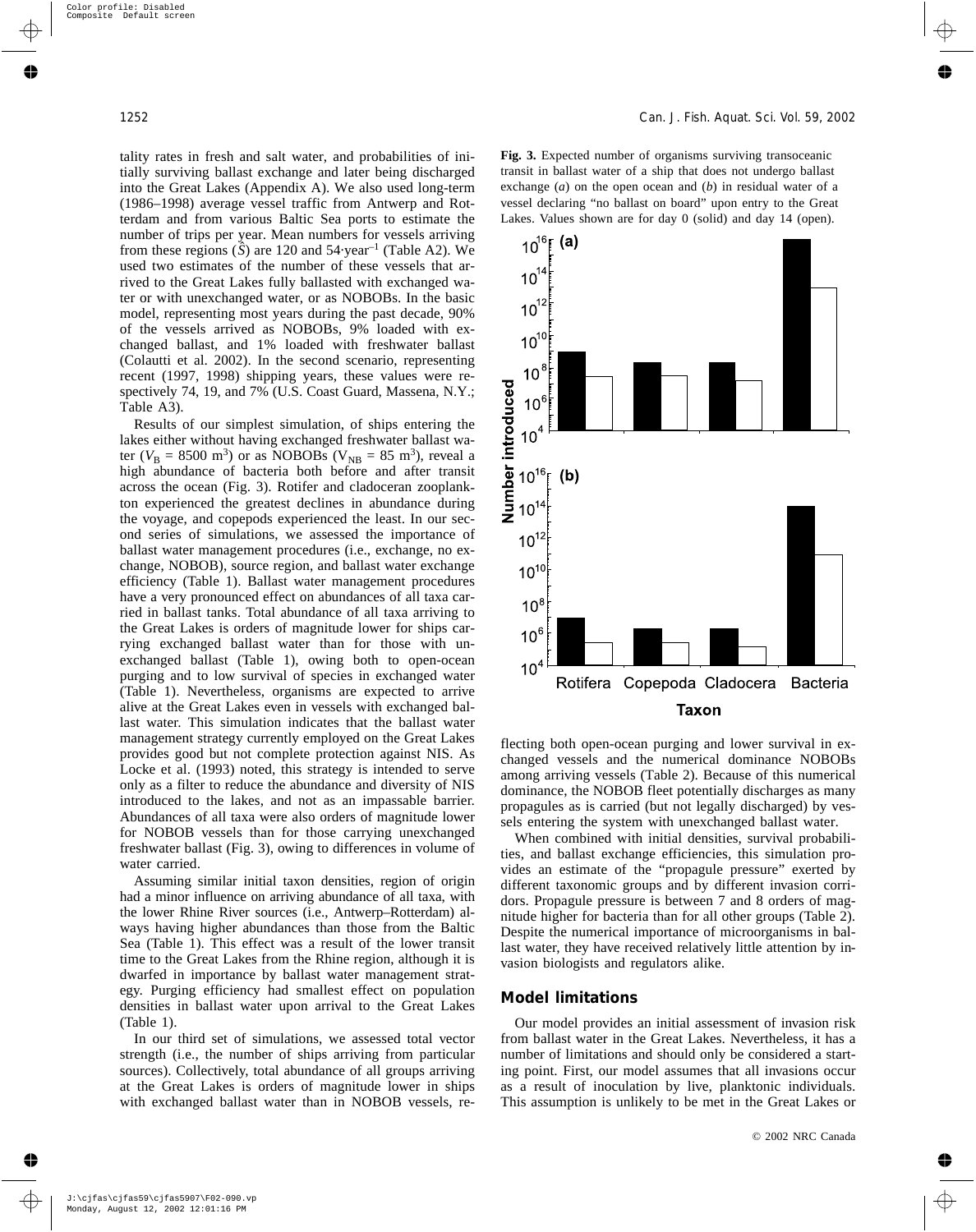|           |                | Number of propagules delivered from ballast source: |                       |                       |                       |  |  |  |
|-----------|----------------|-----------------------------------------------------|-----------------------|-----------------------|-----------------------|--|--|--|
|           |                | Rotterdam-Antwerp                                   |                       | Baltic Sea            |                       |  |  |  |
| Group     | Transport type | High                                                | Low                   | High                  | Low                   |  |  |  |
| Rotifera  | Unexchanged    | $7.45 \times 10^{7}$                                | $6.39 \times 10^{7}$  | $4.40 \times 10^{7}$  | $3.78 \times 10^{7}$  |  |  |  |
|           | <b>NOBOB</b>   | $7.37 \times 10^{5}$                                | $6.39 \times 10^{5}$  | $4.36 \times 10^{5}$  | $3.78 \times 10^{5}$  |  |  |  |
|           | Exchanged      | $2.56 \times 10^3$                                  | $3.30 \times 10^{4}$  | $2.20 \times 10^3$    | $2.83 \times 10^{4}$  |  |  |  |
| Copepoda  | Unexchanged    | $4.77 \times 10^{7}$                                | $4.09 \times 10^{7}$  | $3.63 \times 10^{7}$  | $3.12 \times 10^{7}$  |  |  |  |
|           | <b>NOBOB</b>   | $4.72 \times 10^{5}$                                | $4.09 \times 10^{5}$  | $3.59 \times 10^{5}$  | $3.12 \times 10^{5}$  |  |  |  |
| Cladocera | Exchanged      | $1.74 \times 10^{3}$                                | $2.24 \times 10^{4}$  | $1.92 \times 10^{3}$  | $2.47 \times 10^{4}$  |  |  |  |
|           | Unexchanged    | $2.94 \times 10^{7}$                                | $2.52 \times 10^{7}$  | $2.01 \times 10^{7}$  | $1.73 \times 10^{7}$  |  |  |  |
|           | <b>NOBOB</b>   | $2.91 \times 10^{5}$                                | $2.52 \times 10^5$    | $1.99 \times 10^{5}$  | $1.73 \times 10^{5}$  |  |  |  |
| Bacteria  | Exchanged      | $1.07 \times 10^{3}$                                | $1.38 \times 10^{4}$  | $1.06 \times 10^3$    | $1.37 \times 10^{4}$  |  |  |  |
|           | Unexchanged    | $7.26 \times 10^{13}$                               | $6.23 \times 10^{13}$ | $2.59 \times 10^{13}$ | $2.23 \times 10^{13}$ |  |  |  |
|           | <b>NOBOB</b>   | $7.19 \times 10^{11}$                               | $6.23 \times 10^{11}$ | $2.57 \times 10^{11}$ | $2.23 \times 10^{11}$ |  |  |  |
|           | Exchanged      | $2.65 \times 10^{9}$                                | $3.42 \times 10^{10}$ | $1.37 \times 10^{9}$  | $1.76 \times 10^{10}$ |  |  |  |

| Table 1. Simulated transfer of rotifers, copepods, cladocerans and bacteria in ballast tanks of ships in- |  |  |  |  |  |  |  |
|-----------------------------------------------------------------------------------------------------------|--|--|--|--|--|--|--|
| bound to the Great Lakes.                                                                                 |  |  |  |  |  |  |  |

**Note:** Output is based on ship transport type upon entry to the lakes (exchanged or unexchanged ballast water or no declarable ballast on board (NOBOB)), ballast source regions (Rotterdam–Antwerp; Baltic Sea), and ballast exchange efficiency (High =  $99\%$ ; Low =  $85\%$ ). See text for details.

|           |                | Cumulative number of propagules delivered from ballast source: |                       |                       |                       |  |  |
|-----------|----------------|----------------------------------------------------------------|-----------------------|-----------------------|-----------------------|--|--|
|           |                | Rotterdam-Antwerp                                              |                       | Baltic Sea            |                       |  |  |
| Group     | Transport type | High                                                           | Low                   | High                  | Low                   |  |  |
| Rotifera  | Unexchanged    | $8.93 \times 10^{7}$                                           | $7.67 \times 10^{7}$  | $2.38 \times 10^{7}$  | $2.04 \times 10^{7}$  |  |  |
|           | <b>NOBOB</b>   | $7.96 \times 10^{7}$                                           | $6.90 \times 10^{7}$  | $2.12 \times 10^{7}$  | $1.84 \times 10^{7}$  |  |  |
|           | Exchanged      | $2.76 \times 10^{4}$                                           | $3.56 \times 10^{5}$  | $1.07 \times 10^{4}$  | $1.37 \times 10^{5}$  |  |  |
|           | Total          | $1.69 \times 10^8$                                             | $1.46 \times 10^8$    | $4.50 \times 10^{7}$  | $3.89 \times 10^{7}$  |  |  |
| Copepoda  | Unexchanged    | $5.72 \times 10^{7}$                                           | $4.91 \times 10^{7}$  | $1.96 \times 10^{7}$  | $1.68 \times 10^{7}$  |  |  |
|           | <b>NOBOB</b>   | $5.10 \times 10^{7}$                                           | $4.42 \times 10^{7}$  | $1.75 \times 10^{7}$  | $1.51 \times 10^{7}$  |  |  |
|           | Exchanged      | $1.88 \times 10^{4}$                                           | $2.42 \times 10^5$    | $9.31 \times 10^3$    | $1.20 \times 10^5$    |  |  |
|           | Total          | $1.08 \times 10^8$                                             | $9.36 \times 10^{7}$  | $3.71 \times 10^{7}$  | $3.21 \times 10^{7}$  |  |  |
| Cladocera | Unexchanged    | $3.52 \times 10^{7}$                                           | $3.03 \times 10^{7}$  | $1.09 \times 10^{7}$  | $9.33 \times 10^{6}$  |  |  |
|           | <b>NOBOB</b>   | $3.14 \times 10^{7}$                                           | $2.72 \times 10^{7}$  | $9.68 \times 10^{6}$  | $8.40 \times 10^{6}$  |  |  |
|           | Exchanged      | $1.16 \times 10^{4}$                                           | $1.49 \times 10^{5}$  | $5.16 \times 10^{3}$  | $6.65 \times 10^{4}$  |  |  |
|           | Total          | $6.66 \times 10^{7}$                                           | $5.76 \times 10^{7}$  | $2.06 \times 10^{7}$  | $1.78 \times 10^{7}$  |  |  |
| Bacteria  | Unexchanged    | $8.71 \times 10^{13}$                                          | $7.48 \times 10^{13}$ | $1.40 \times 10^{13}$ | $1.20 \times 10^{13}$ |  |  |
|           | <b>NOBOB</b>   | $7.76 \times 10^{13}$                                          | $6.73 \times 10^{13}$ | $1.25 \times 10^{13}$ | $1.08 \times 10^{13}$ |  |  |
|           | Exchanged      | $2.86 \times 10^{10}$                                          | $3.69 \times 10^{11}$ | $6.66 \times 10^{9}$  | $8.57 \times 10^{10}$ |  |  |
|           | Total          | $1.65 \times 10^{14}$                                          | $1.42 \times 10^{14}$ | $2.65 \times 10^{13}$ | $2.29 \times 10^{13}$ |  |  |

**Table 2.** Cumulative abundance of rotifers, copepods, cladocerans and bacteria in ballast tanks of all ships inbound to the Great Lakes.

**Note:** Output is based on ship transport type upon entry to the lakes (exchanged or unexchanged ballast water, or no declarable ballast on board (NOBOB)), ballast source regions (Rotterdam–Antwerp, Baltic Sea), and ballast exchange efficiency (High = 99%; Low = 85%). Total transit times from Rotterdam–Antwerp and the Baltic Sea are estimated as 9.7 and 11.8 days, respectively, whereas times to ballast exchange are 3.6 and 6.1 days. Total number arriving from Rotterdam–Antwerp as unexchanged, NOBOB, and exchanged are 1.20, 108.00, and 10.8, respectively. Comparable arrivals from the Baltic Sea are 0.54, 48.60, and 4.86.

elsewhere, as available studies have revealed the presence of resting stages (i.e., spores, resting eggs, cysts) in residual ballast water and associated sediment (e.g., Kelly 1993; Harvey et al. 1999; Hamer et al. 2000). The importance of resting stages may be greatest for NOBOB ships that arrive with only residual ballast water and sediment; these ships load and deballast in the Great Lakes, possibly inoculating the Great Lakes with NIS. Residual sediments may harbour surficial biofilms and be an important habitat of microbes in ballast tanks (F. Dobbs, Department of Ocean, Earth and Atmospheric Sciences, Old Dominion University, Norfolk, Va., personal communication). Lake Superior appears to be particularly vulnerable, as >70% of discharges by NOBOB vessels on the Great Lakes are made into this system (Colautti et al. 2002).

Second, our results depend critically on the survival function used to describe the transition from living in fresh to living in saline ballast water. With the exception of some microbes, little is known regarding survival of freshwater organisms in saline water. The survival rate of freshwater or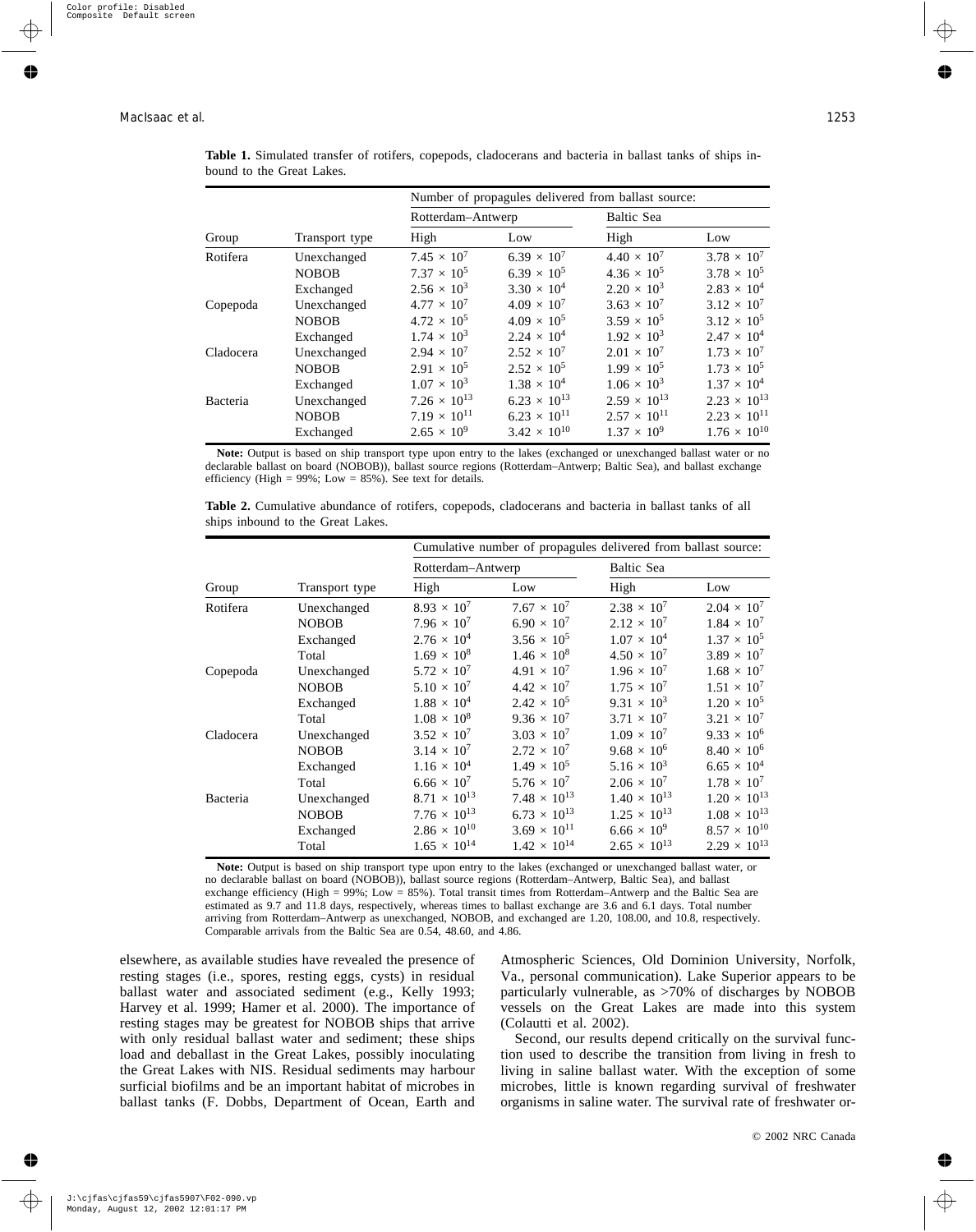ganisms immersed in saline ballast water is almost certainly much lower than that in fresh water, but the nature of timedependent differences has not been addressed. Available evidence indicates that complete mortality cannot be assumed under these conditions. For example, 61 of 80 oceangoing vessels surveyed entering the Great Lakes had freshwater or estuarine plankton in some of their tanks, including ships that reported ballast exchange on the open ocean or in a saltwater port of call (Aquatic Sciences 1996). Locke et al. (1991, 1993) also found live freshwater zooplankton in some ships that entered the Great Lakes with saline ballast water. Thus, whereas it is not possible at present to define the survival rate of freshwater species in saline ballast water, it exceeds zero in at least some cases.

Third, we have assumed that all ships undergo nearly complete ballast water exchange. Although our findings were insensitive to ballast exchange efficiency, this parameter could have profound biological significance. Partial ballast exchange may allow survival of some freshwater or brackish water taxa that are unlikely to survive in highly saline water (e.g., *Cercopagis*; Locke et al. 1993; MacIsaac et al. 1999). For example, Wonham et al. (2001) reported that open-ocean water was not lethal to coastal marine species.

Fourth, we classified abundances according to broad taxonomic categories. Species within these categories (e.g., rotifers, copepods) display significant divergence with respect to salinity tolerance. Consequently, taxon survival rates in ballast water need to be established. Wonham et al. (2001) determined that survival rates of coastal zooplankton species differed among species and even among flooded cargo holds and deck tanks. Our model also assumed that individuals did not reproduce while resident in ballast tanks. Many of the species in ballast tanks are capable of asexual reproduction, and could produce or release offspring while vessels are underway. Reproduction would result in a larger cohort of individuals to survive ballast exchange and increase the number of potential colonists when ballast water is discharged into the Great Lakes.

Fifth, our analysis explored only those invasions mediated by transfer of species in ballast water. NIS also could be introduced attached to or associated with other ship components, including the sea chest, anchor and anchor chain, seawater piping systems, or fouled to the exterior of the hull (see Carlton 1985; Ruiz et al. 2000). A German study of seagoing vessels estimated that a typical vessel supported 6.2 fouling species at a density of 1.8 individuals $\cdot$ cm<sup>-2</sup> (Gollasch and Leppäkoski 1999). It is improbable that freshwater species could survive prolonged exposure to the open ocean while fouled on the hull of a transoceanic ship, thus this mechanism is almost certainly far less important for introductions to the Great Lakes than to coastal marine environments.

A number of research needs arise from our model. Model predictions are sensitive to transition mortality rates for freshwater species exposed to saline water in ballast tanks. These rates need to be measured carefully. Intensive biological sampling of ballast tanks subjected to mid-ocean exchange is imperative.

NOBOB vessels have been identified as an invasion risk (Locke et al. 1993), although the extent to which they contribute to the NIS problem in the Great Lakes has yet to be determined. This risk stems from three components, each of which requires investigation. First, species resident in residual water could be discharged when ships deballast while operating on the Great Lakes. Second, resting stages in residual sediments in these vessels could become activated (i.e., hatch) if ships load ballast water while on the lower Great Lakes and later discharge it within the system. It is also possible, if unlikely, that viable resting stages could be discharged directly with ballast water, and hatch in the Great Lakes. Each of these mechanisms would serve to enhance the relative importance of NOBOB vessels as a vector of NIS to the Great Lakes.

Ecologists have sought to identify the relationship between "propagule pressure" and invasion success (see Lonsdale 1999; Smith et al. 1999; Ruiz et al. 2000). Available evidence implicates propagule pressure as a determinant of invasion success in plant communities (e.g., Lonsdale 1999), though evidence from aquatic systems is presently limited to marine systems and to invasions of inland lakes (see above). It may be possible to assess the association between propagule pressure and international shipping activities by tracking sources, destinations, and volumes of ballast water discharged into the Great Lakes, particularly if the information deficiencies described above are resolved. Our study indicates that, collectively, NOBOB vessels potentially constitute the greatest shipping vector to the Great Lakes today and that vessels that discharge exchanged ballast water in compliance with existing law pose a low risk of new invasions.

Finally, it would be instructive to develop stochastic versions of our model in which uncertainty in input parameters and initial organism densities in tanks were explored to provide confidence intervals for our propagule pressure estimates.

#### **Acknowledgements**

Dr. Fred Dobbs, Dr. Art Niimi, LCDR Gary Croot, Phillipe Roderbourg, Colin van Overdijk, and Rob Colautti provided valuable assistance in development of our invasion model. The Ponto-Caspian invader workshop was supported by grants from the Natural Sciences and Engineering Research Council of Canada (NSERC) International Opportunities Fund, the United States Environmental Protection Agency, and the United States National Oceanic and Atmospheric Administration to H.J.M. and David F. Reid. Additional support from an NSERC research grant to H.J.M. and National Science Foundation grant (DMS-99773212) and the Canada Research Chair fund to M.A.L. is gratefully acknowledged. We appreciate constructive comments by two anonymous reviewers and journal staff.

#### **References**

- Aquatic Sciences, Inc. 1996. Examination of aquatic nuisance species introductions to the Great Lakes through commercial shipping ballast water and assessment of control options. Phase 1 and 2. Prepared for Canada Coast Guard, Sarnia, Ont. *In* Ballast water. A vector for introduction of aquatic nuisance species. CD-ROM. Canadian Coast Guard, Fisheries and Oceans Canada, 1997.
- Bij de Vaate, A., Jażdżewski, K., Ketelaars, H.A.M., Gollasch, S., and van der Velde, G. 2002. Geographical patterns in range ex-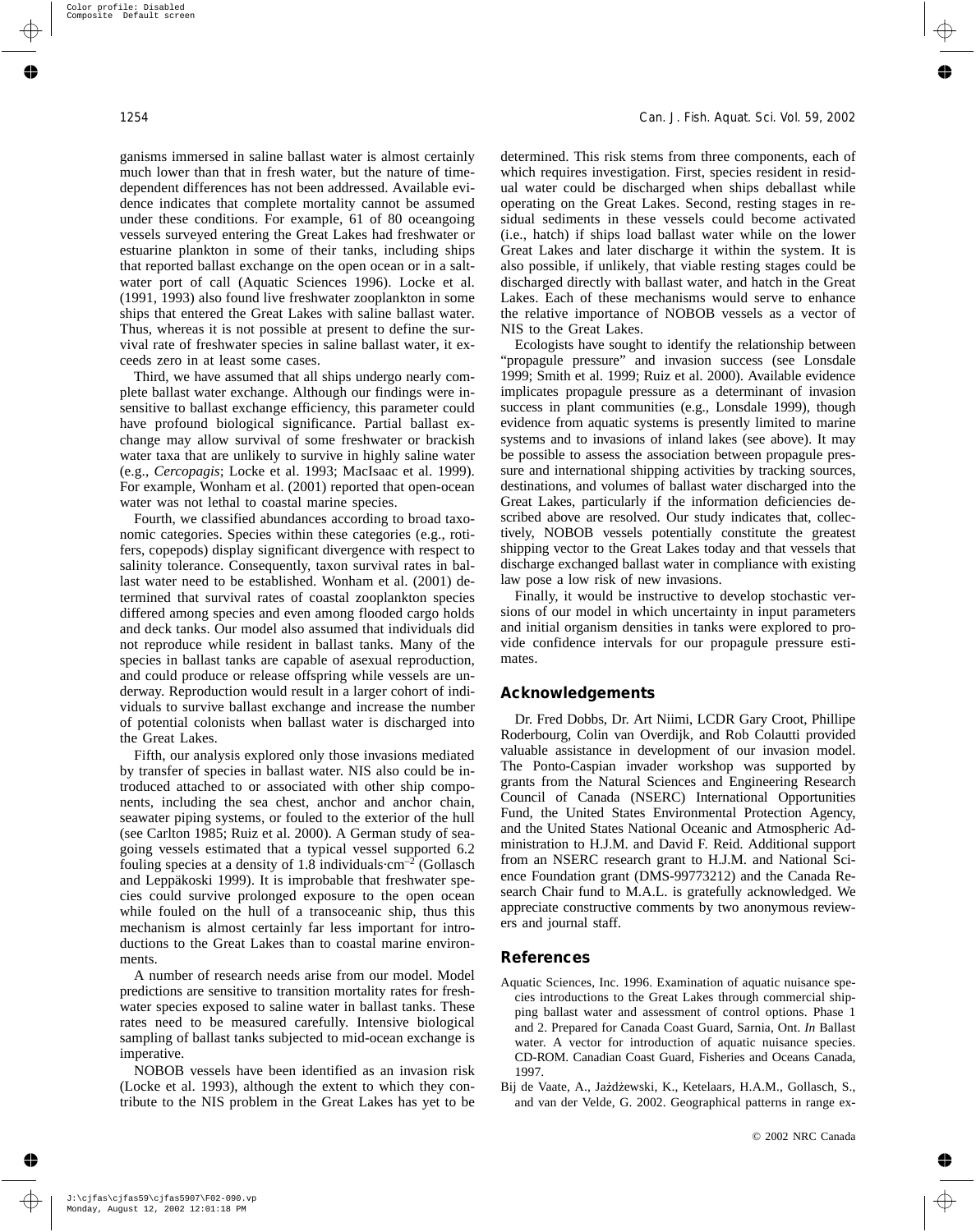tension of Ponto-Caspian macroinvertebrate species in Europe. Can. J. Fish. Aquat. Sci. **59**: 1159–1174. This issue.

- Bogosian, G., Sammons, L.E., Morris, P.J.L., O'Neil, J.P., Heitkamp, M.A., and Weber, D.B. 1996. Death of the *Escherichia coli* K-12 strain W3110 in soil and water. Appl. Environ. Microbiol. **62**: 4114–4120.
- Borbely, J. 2001. Modelling the spread of the spiny waterflea (*Bythotrephes longimanus*) in inland lakes in Ontario using gravity models and GIS. Thesis, University of Windsor, Ont.
- Bossenbroek, J.M., Kraft, C.E., and Nekola, J.C. 2001. Prediction of long-distance dispersal using gravity models: zebra mussel invasion of inland lakes. Ecol. Appl. **11**: 1778–1788.
- Buchan, L.J., and Padilla, D.K. 1999. Estimating the probability of long-distance overland dispersal of invading aquatic organisms. Ecol. Appl. **9**: 254–265.
- Byrd, J.J., Leahy, J.G., and Colwell, R.R. 1992. Determination of plasmid DNA concentration maintained by nonculturable *Escherichia coli* in marine mesocosms. Appl. Environ. Microbiol. **58**: 2266–2270.
- Carlton, J.T. 1985. Transoceanic and interoceanic dispersal of coastal marine organisms: the biology of ballast water. Oceanogr. Mar. Biol. Annu. Rev. **23**: 313–371.
- Carlton, J.T., and Geller, J.B. 1993. Ecological roulette: biological invasions and the global transport of nonindigenous marine organisms. Science (Washington, D.C.), **261**: 72–82.
- Case, T.J. 1990. Invasion resistance arises in strongly interacting species-rich model competition communities. Proc. Natl. Acad. Sci. U.S.A. **87**: 9610–9614.
- Clark, J.S. 1998. Why trees migrate so fast: confronting theory with dispersal biology and the paleorecord. Am. Nat. **152**: 204–224.
- Colautti, R., Niimi, A., van Overdijk, C.D.A., Mills, E.L., Holeck, K., and MacIsaac, H.J. 2002. Spatial and temporal analysis of shipping vectors to the Great Lakes. *In* Bioinvasions: pathways, vectors, and management strategies. *Edited by* G.M. Ruiz and J.T. Carlton. Island Press, Washington, D.C. In press.
- Cristescu, M., Witt, J., Hebert, P.D.N., MacIsaac, H.J., and Grigorovich, I.A. 2001. An invasion history for *Cercopagis pengoi* based on mitochondrial gene sequences. Limnol. Oceanogr. **46**: 224–229.
- Drake, J.A. 1993. Community-assembly mechanics and the structure of an experimental species ensemble. Am. Nat. **137**: 1–26.
- Fisher, R.A. 1937. The wave of advance of advantageous genes. Ann. Eugen. **7**: 255–369.
- Gollasch, S., and Leppäkoski, E. 1999. Initial risk assessment of alien species in Nordic coastal waters. Nordic Council of Ministers, Copenhagen.
- Griffiths, R.W., Schloesser, D.W., Leach, J.H., and Kovalak, W.P. 1991. Distribution and dispersal of the zebra mussel (*Dreissena polymorpha*) in the Great Lakes region. Can. J. Fish. Aquat. Sci. **48**: 1381–1388.
- Grigorovich, I.A., Therriault, T.W., and MacIsaac, H.J. 2002. History of aquatic invertebrate introductions in the Caspian Sea. Biol. Invasions, **4**: In press.
- Grosholz, E.D. 1996. Contrasting rates of spread for introduced species in terrestrial and marine species. Ecology, **77**: 1680–1686.
- Hamer, J.P., McCollin, T.A., and Lucas, I.A.N. 2000. Dinoflagellate cysts in ballast tank sediments: between tank variability. Mar. Pollut. Bull. **40**: 731–733.
- Harvey, M., Gilbert, M., Gauthier, D., and Reid, D.M. 1999. A preliminary assessment of risks for the ballast water-mediated introduction of nonindigenous marine organisms in the Estuary and Gulf of St. Lawrence. Can. Tech. Rep. Fish. Aquat. Sci. No. 2268.
- Hayes, K.R. 1998. Ecological risk assessment for ballast water introductions: a suggested approach. ICES J. Mar. Sci. **52**: 201–212.
- Hebert, P.D.N., and Cristescu, M. 2002. Crustaceans, invasions and genes. Can. J. Fish. Aquat. Sci. **59**: 1129–1234. This issue.
- Hengeveld, R. 1989. Dynamics of biological invasions. Chapman and Hall, London.
- Higgins, S.I., and Richardson, D.M. 1999. Predicting plant migration rates in a changing world: the role of long-distance dispersal. Am. Nat. **153**: 464–475.
- Jenkins, D.G., and Underwood, M.O. 1998. Zooplankton may not disperse readily in wind, rain, or waterfowl. Hydrobiologia, **387/388**: 15–21.
- Johnson, L.E., and Carlton, J.T. 1996. Post-establishment spread in large-scale invasions: dispersal mechanisms of the zebra mussel *Dreissena polymorpha*. Ecology, **77**: 1686–1690.
- Johnson, L.E., and Carlton, J.T. 2001. Overland dispersal of aquatic invasive species: a risk assessment of transient recreational boating. Ecol. Appl. **11**: 1789–1799.
- Johnson, L.E., and Padilla, D.K. 1996. Geographic spread of exotic species: ecological lessons and opportunities from the invasion of the zebra mussel *Dreissena polymorpha*. Biol. Conserv. **78**: 23–33.
- Kelly, J.M. 1993. Ballast water and sediments as mechanisms for unwanted species introductions into Washington State. J. Shellfish Res. **12**: 405–410.
- Kirk, K.L. 1997. Life-history responses to variable environments: starvation and reproduction in planktonic rotifers. Ecology, **78**: 434–441.
- Kot, M., Lewis, M.A., and van den Driessche, P. 1996. Dispersal data and the spread of invading organisms. Ecology, **77**: 2027–2042.
- Leppäkoski, E., Gollasch, S., Gruszka, P., Ojaveer, H., Olenin, S., and Panov, V. 2002. The Baltic—a sea of invaders. Can. J. Fish. Aquat. Sci. **59**: 1175–1188. This issue.
- Lewis, M.A. 1997. Variability, patchiness, and jump dispersal in the spread of an invading population. *In* Spatial ecology. The role of space in population dynamics and interspecific interactions. *Edited by* D. Tilman and P. Karieva. Monographs in Population Biology 30, Princeton University Press, Princeton, N.J. pp. 46–69.
- Lewis, M.A., and Pacala, S. 2000. Modeling and analysis of stochastic invasion processes. J. Math. Biol. **41**: 387–429.
- Locke, A., Reid, D.M., Sprules, W.G., Carlton, J.T., and van Leeuwen, H. 1991. Effectiveness of mid-ocean exchange in controlling freshwater and coastal zooplankton in ballast water. Can. Tech. Rep. Fish. Aquat. Sci. No. 1822.
- Locke, A., Reid, D.M., van Leeuwen, H.C., Sprules, W.G., and Carlton, J.T. 1993. Ballast water exchange as a means of controlling dispersal of freshwater organisms by ships. Can. J. Fish. Aquat. Sci. **50**: 2086–2093.
- Lonsdale, W.M. 1999. Global patterns of plant invasions and the concept of invasibility. Ecology, **80**: 1522–1536.
- MacIsaac, H.J., Grigorovich, I.A., Hoyle, J.A., Yan, N.D., and Panov, V.E. 1999. Invasion of Lake Ontario by the Ponto-Caspian predatory cladoceran *Cercopagis pengoi*. Can. J. Fish. Aquat. Sci. **56**: 1–5.
- MacIsaac, H.J., Ketelaars, H.A.M., Grigorovich, I.A., Ramcharan, C.W., and Yan, N.D. 2000. Modeling *Bythotrephes longimanus* invasions in the Great Lakes basin based on its European distribution. Arch. Hydrobiol. **149**: 1–21.
- MacIsaac, H.J., Grigorovich, I.A., and Ricciardi, A. 2001. Reassessment of species invasions concepts: the Great Lakes basin as a model. Biol. Invasions, **3**: 405–416.
- Mills, E.L., Leach, J.H., Carlton, J.T., and Secor, C.L. 1993. Exotic